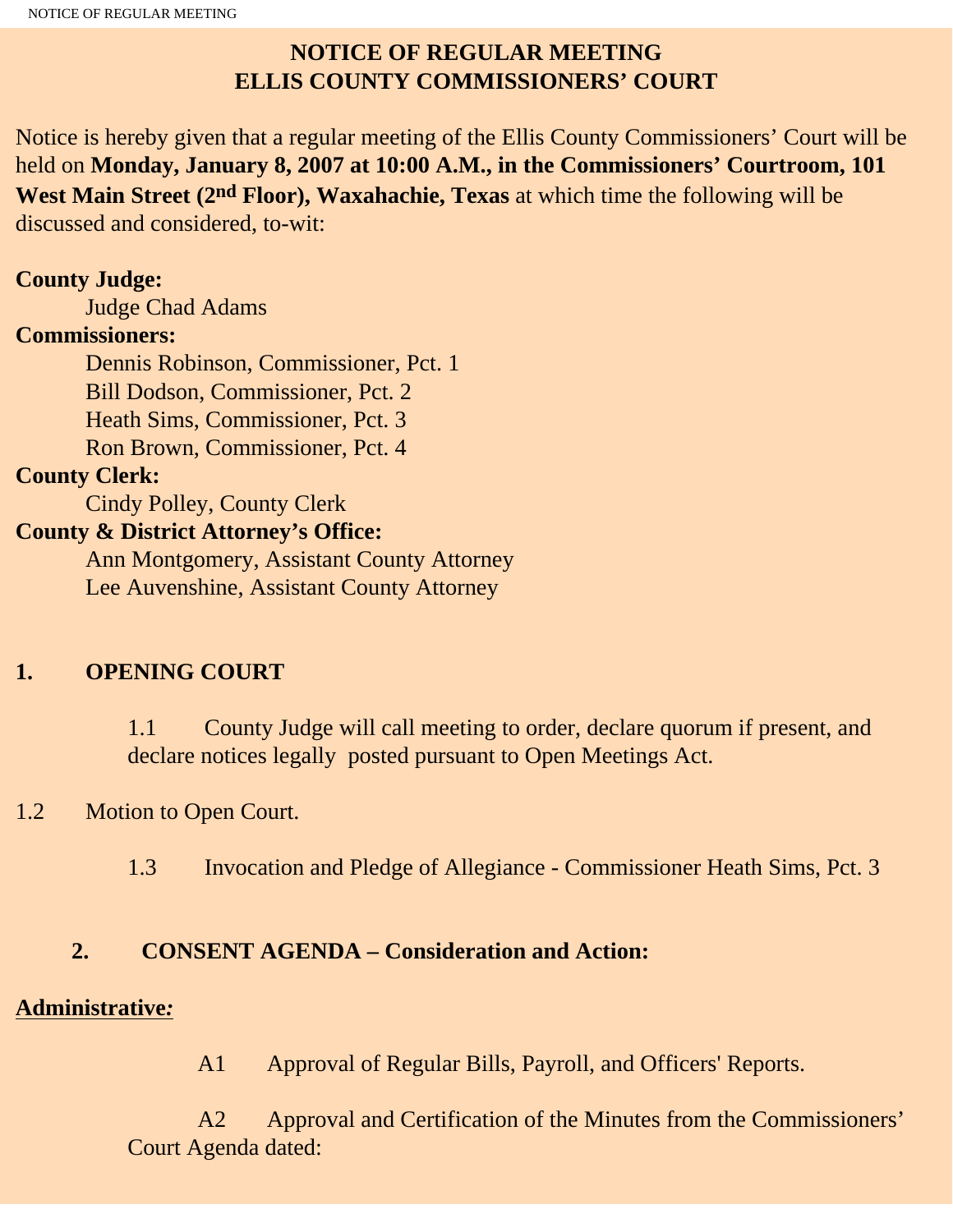|            | Regular Agenda | September 25 | Regular Agenda |
|------------|----------------|--------------|----------------|
| October 9  | Special Agenda | October 16   | Regular Agenda |
| October 23 | Regular Agenda | November 13  |                |
| Agenda     | November 15    |              | Special        |
|            | Regular Agenda | November 27  |                |

A3 Accept for the record the Certificates of Course Completion for Commissioner Bill Dodson for the course of training on the Open Meetings Act and the Public Information Act.

### **Financial:**

F1 From 4-010-0652-0010 Auction Proceeds to 5-010-0652-0910 Equipment – Bill Dodson, Commissioner, Pct. 2

#### **Simplified Plat**

2.1 Musgrave Estates, lot 1, Jackie and Wayne Musgrave, Pct. 2

## **3. ADMINISTRATIVE**

3 .1 Consideration and action regarding approval of necessary bond(s) for Steve McKinney, Constable, Precinct 4.

- Holly Davis, Special Projects Director

3.2 Consideration and action regarding a Proclamation declaring the month of January, 2007 as School Board Recognition Month in Ellis County. - Chad Adams, Ellis County Judge

3.3 Consideration and action regarding selection of three (3) public members of Elected Official Salary Grievance Committee for FY 2005. (Names drawn from Grand Jury List obtained from County Clerk from District Clerk) (TX Local Government Code §152.014 and §152.015).

Chad Adams, County Judge

3.4 Consideration and action as may be appropriate to appoint Commissioner Ron Brown to preside at the Ellis County Commissioners' Court in the event of incapacity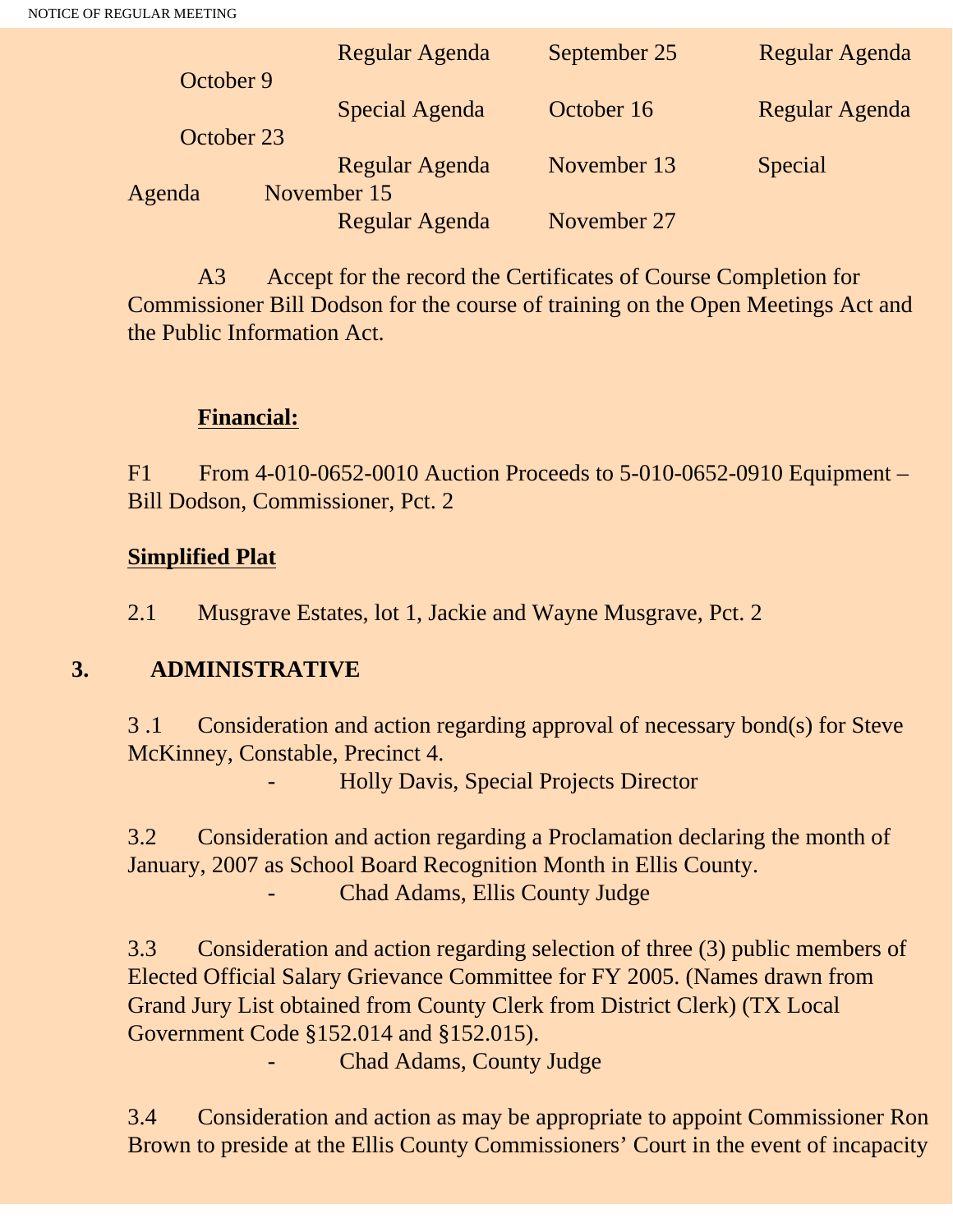or absence of the County Judge for the next term.

Chad Adams, County Judge

3.5 Consideration and action as may be appropriate to appoint Commissioner Ron Brown to perform certain administration functions normally performed by the County Judge on behalf of the Ellis County Commissioners' Court in the event of the incapacity or absence of the County Judge for the next term, to include only the following:

• Notice to pertinent Media Outlet(s) concerning County Offices' Closure/ Delayed

- Opening due to Inclement Weather;
- Public Safety Emergency Directives (tornado, flooding, closing county office buildings, etc.); and
- Execution of Documents that have been lawfully approved by the Ellis County Commissioners' Court.
- Signing, posting and preparation of agendas and open meeting notices for the Ellis County Commissioners' Court meetings.
	- Chad Adams, Ellis County Judge

3.6 Consideration and action to approve the appointment of Mrs. Nana Lou Dudley of Midlothian to the Board of Trustees of the Ellis County Women's Building for a four year term to replace Gene Morehead whose has completed her term. - Holly Davis, Special Projects Director

3.7 Consideration and action to approve the third amendment to the contract for the Cities Readiness Initiative (CRI) extending the program until August 31, 2007.

**Sharon McKinney, Homeland Security** 

3.8 Consideration and action to approve an addendum with Dentrust Dental Texas, P. C., to cover the service period from October 14, 2006 to February 1, 2007, after which Correctional Health Management will be responsible for inmate dental care.

- Dennis Brearley, Sheriff's Office

3.9 Consideration and action to enter into an agreement with North Central Texas Council of Governments for the Cooperative purchase of two-foot elevation contours for Ellis County. The amount will not exceed \$40,000 to be divided over two fiscal years.

- Clyde Melick, Ellis County Planner

3.10 Consideration and action authorizing the County Attorney to send formal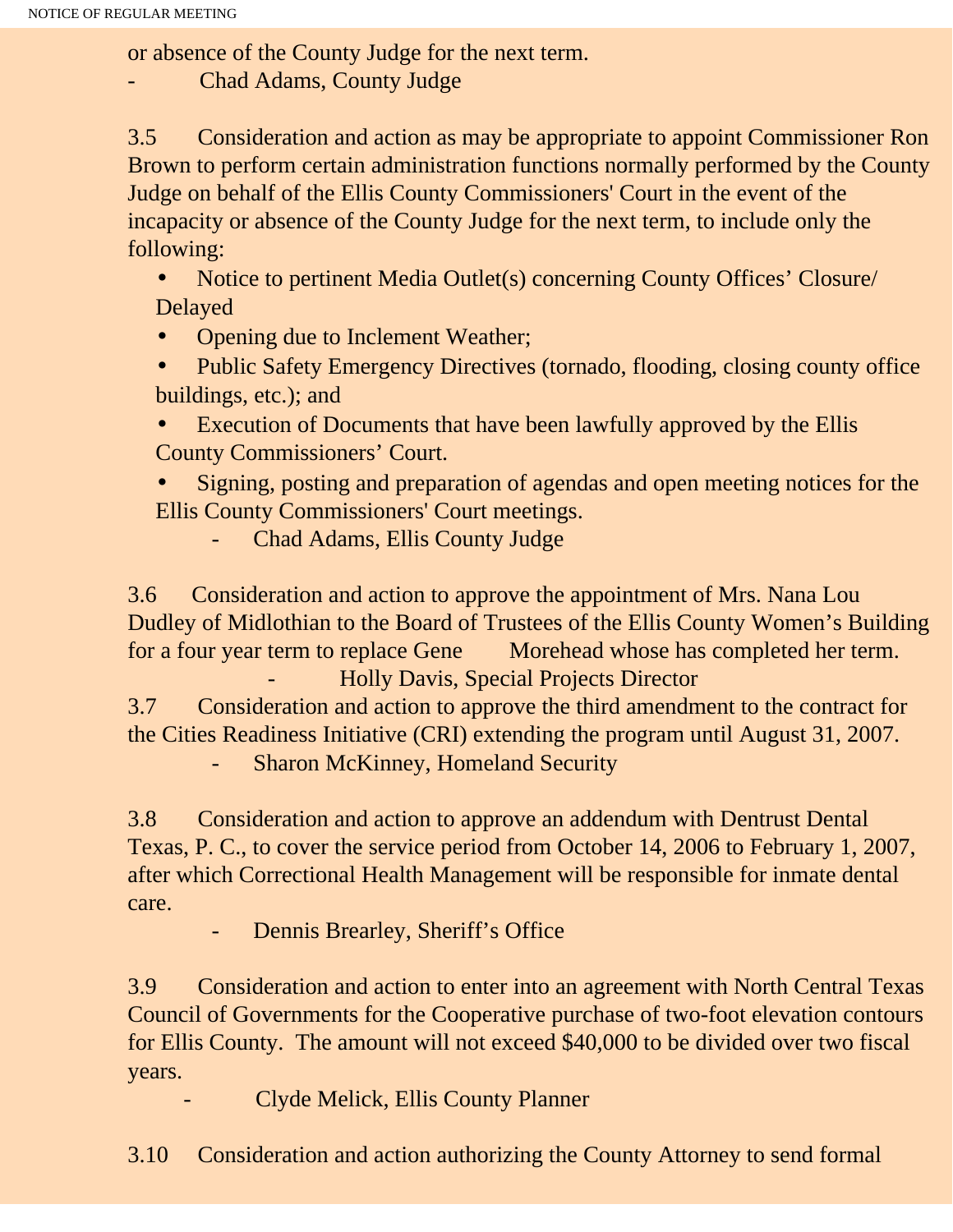notice of claim to Developers Surety and Indemnity Company demanding full payment of Maintenance Bond No. 562447S, which was issued on behalf of One Way Home and Land Company to guarantee replacement and repair of improvements to a development known as Mustang Acres, located entirely within Road and Bridge Precinct 2 for Ellis County, Texas.

Lee Auvenshine, Assistant County and District Attorney

3.11 Consideration and action to approve a work order between Ellis County Road & Bridge Precinct 3 and the City of Italy to replace culverts on Harris Street. Heath Sims, Commissioner, Pct. 3

3.12 Discussion only concerning the facility needs of Ellis County. Heath Sims, Commissioner, Pct. 3

### **4. PURCHASING**

## **Consideration and action regarding the following presented by Richard Denniston, Purchasing Agent:**

4. 1 To award the 2007 requirements for **Wholesale Gas/Diesel** to Colwell Oil for all R&B precincts.

4.2 To award the 2007 bid for **Lubricants** for all R&B precincts.

4.3 To declare the 1991 ¾ ton 4-Wheel Drive Chevrolet Blazer, VIN JGNEV18K4MF132157, license number 817440, from Constable Precinct 4, surplus and donate the vehicle back to the Midlothian Police Department to be used for law enforcement purposes.

## **5. RECESS TO CONVENE TO EXECUTIVE SESSION**

## **6. EXECUTIVE SESSION**

"The Commissioners' Court of Ellis County reserves the right to adjourn into **Executive Session** at any time during the course of this meeting to discuss any of the matters listed in this agenda, in the order deemed appropriate, as authorized by Texas Government Code §551.072 and §551.074**,** or to seek the advice of its attorney and/or other attorneys representing Ellis County on any matter in which the duty of the attorney to the Commissioners' Court under the Texas Disciplinary Rules of Professional Conduct of the State Bar of Texas clearly conflicts with Texas Government Code Chapter 551 or as otherwise may be permitted under §551.072 and §551.074."